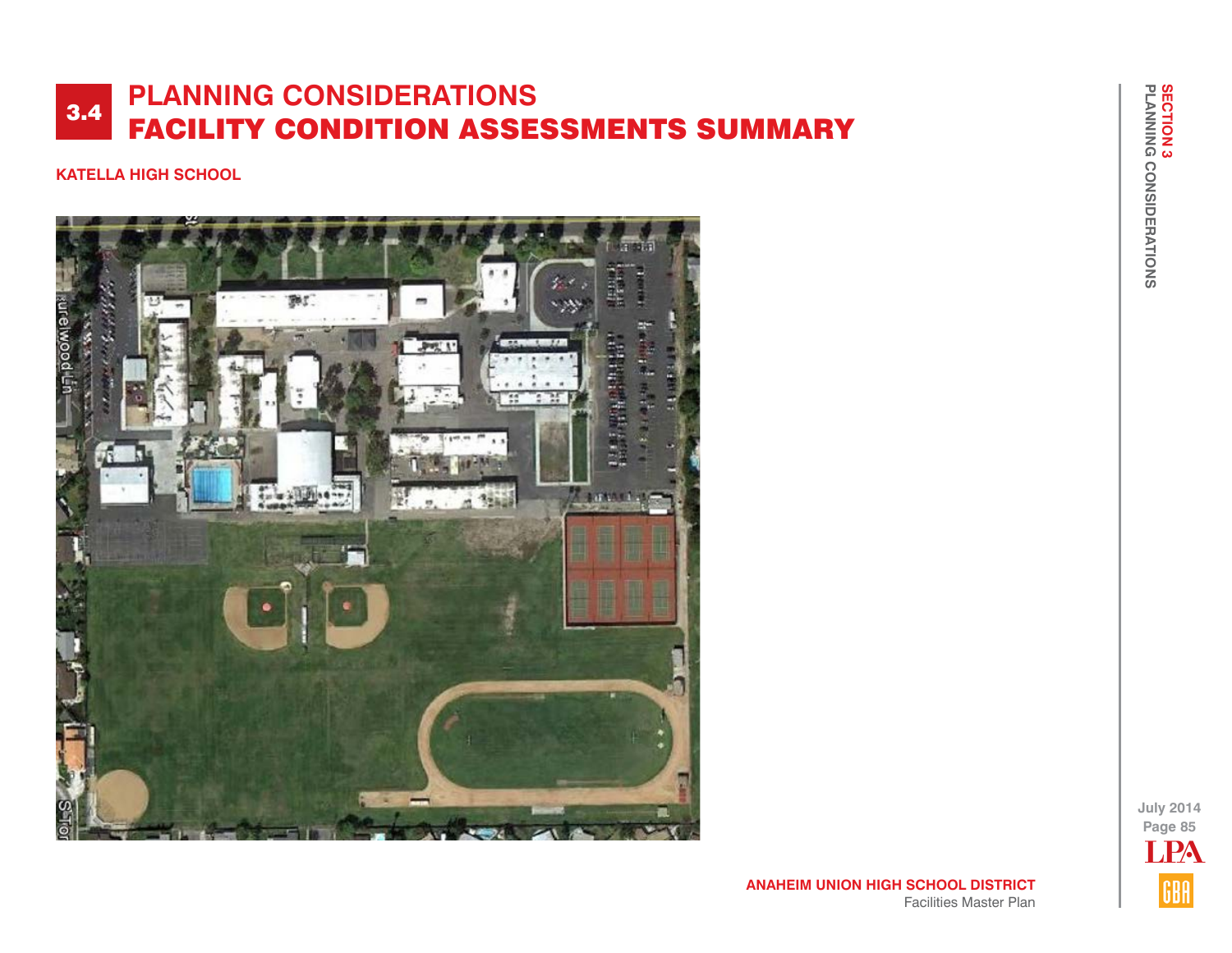## **KATELLA HIGH SCHOOL**

### 2200 East Wagner Avenue Anaheim, California, 92806

| Year Constructed                                           | 1966                                                                                                              |
|------------------------------------------------------------|-------------------------------------------------------------------------------------------------------------------|
| Year Last Modernized                                       | 2008                                                                                                              |
| Current Enrollment<br>Grade Levels<br>Administrative Staff | 2600<br>$9 - 12$<br>4 Administrative<br>4 Counselors<br>1 Psychologist<br>$1$ SIP<br>90 Teachers<br>75 Classified |
| Square Footage                                             | 196.573                                                                                                           |
| Site Size (acres)                                          | 38.7                                                                                                              |

## GREATEST NEEDS:

- **Highest Program Needs:** 
	- o Science Facilities Upgrades
	- o Exterior Student Quads and Courtyards
	- o Classrooms Upgrades
- ▶ The existing science labs are too few, undersized and in very poor condition. Currently, there are eleven sections of science with seven in "labs" and four in classrooms.
- ▶ Ongoing technological and furniture upgrades of classrooms are a high priority.
- ▶ The central courtyard is in very poor condition with a need for new paving to address rainwater runoff and ponding. In addition, seating and landscape improvements and strategic



placement of shade structures are required.

- ▶ Need to accentuate the "front" of the school or the new administration building entrance. The "front" does not face Wagner Avenue and it is difficult for visitors to find their way.
- **Modernization of the Boys' and Girls' locker** rooms in 2008 reduced the number of toilet fixtures to an unacceptable level. The locker rooms need more toilet fixtures.
- If feasible, add additional practice cross courts within the new practice gymnasium.
- ▶ Need to add a second softball field.
- Improve wayfinding.
- I Ideally move performing arts classes (dance studio, band and choir) to Building 3 by the

### Auditorium.

Improve room signage and numbering system throughout site.

## CONDITION ASSESSMENT

Katella High School was established in 1966 and is located at 2200 East Wagner Avenue, Anaheim, California, 92806. The site measures 38.7 acres.

Some buildings were modernized in 2008 as a part of Measure Z. Modernized buildings include the existing two-story classroom building, locker rooms and old library building. Architectural finishes, lighting, power and low voltage systems are in good condition. A new two-story classroom/administration building and a second gymnasium were added in 2006. The remaining buildings only received a power and low voltage system upgrade and are in need of standard modernization and improved signage. Existing window systems at the original buildings are in poor condition.

The existing science labs are too few, undersized and in very poor condition. They were not modernized in 2008. Currently, there are eleven sections of science with seven in "labs" and four in classrooms. A priority for Katella High School is to have more and better equipped science facilities. Ongoing technological and furniture upgrades of existing classrooms are also a high priority.

The theater/auditorium is in need of a standard modernization. Accessibility needs to be reviewed and a ramp added to load stage equipment. The stage floor needs work and the lobby needs revamping.

**Page 86 July 2014** LPA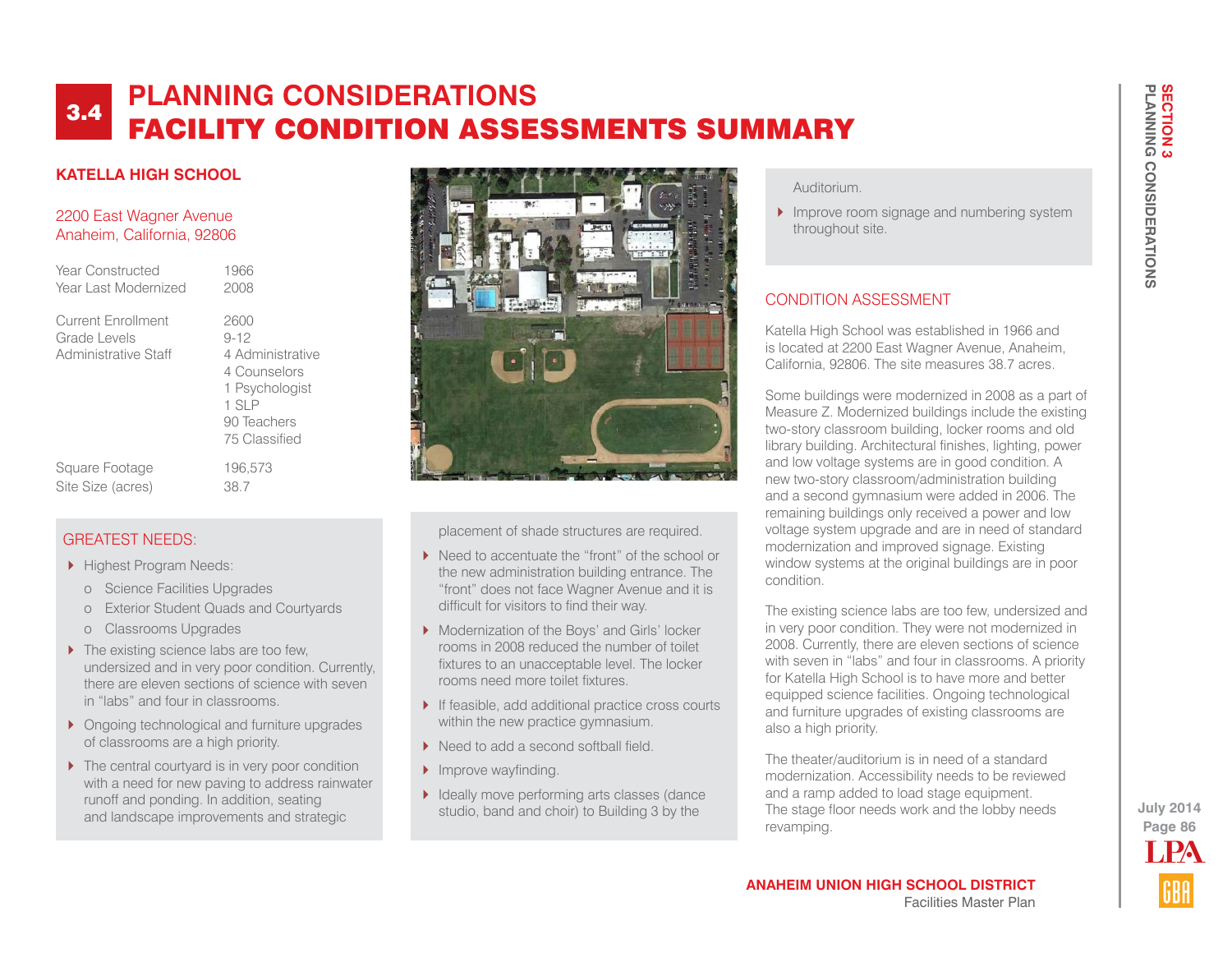## **KATELLA HIGH SCHOOL**

Modernization of the Boys' and Girls' locker rooms in 2008 reduced the number of toilet fixtures to an unacceptable level. The locker room restrooms need additional toilet fixtures.

The total classroom count is 95 with 63 standard classrooms, 1 special education, 5 computer labs, 7 science labs, 4 science classrooms, 2 art, 1 choir, 1 band, 1 auto, 1 wood, 1 ROTC, 1 photo, 2 home economics, 1 team room, 1 conference, 1 records, 1 ASB and 1 dance room.

### SITE CONDITIONS

The condition of the site paving is very poor presenting many ADA path-of-travel issues. Asphalt at central quad is in poor condition and needs to be replaced (177,000 s.f.). The door threshold to concrete paving transition exceeds ADA allowable limits requiring the removal of a majority of the concrete paving adjacent to the classroom buildings (35,000 s.f.).

There is a need to accentuate the "front" of the school or the new administration building entrance. The "front" does not face Wagner Avenue and it is difficult for visitors to find their way.

Two existing shade structures will need to be relocated or replaced. Some hi-lo drinking fountains were installed as a part of the 2008 modernization. Additional drinking fountains (5) are required at buildings that did not receive any modernization.

The parking lots and drop-off were addressed in 2008 and are in good condition. Ornamental steel fencing is needed along Wagner Ave. (750 l.f.) and perimeter fencing on the east side of campus needs to be evaluated. The existing bike racks need to be

#### relocated.

The playing fields and irrigation are in good condition. The asphalt tennis courts need to be replaced with concrete, plus new fabric and fencing added (59,000 s.f.). Athletic storage and existing back stops need to be replaced. One additional softball field is needed. The quad is in poor condition. A complete replacement of this exterior space and of the student store is needed. Replace landscape and irrigation throughout the campus.

A standard modernization of the pool is required including new plaster, deck re-surfacing and pool lights. The District should consider the addition of pool covers and variable frequency drives (VFD) for the pump motors for energy conservation.

## BUILDING SYSTEMS

#### PLUMBING

The water, fire water, sewer and gas mains were upgraded in 2008. There are ponding issues at the quads and northwest of the tennis courts. The storm drain piping and catch basins need replacement.

#### **MECHANICAL**

While the campus HVAC was modernized in 2008, the gym ventilation is poor and the modernized two-story classroom building is in need of an air balance.

### **FI ECTRICAL**

Most campus electrical and low voltage systems, including fire alarm, were upgraded in 2008. District will consider expanding the existing security system to include cameras.

The campus is in need of a new site and parking lot

### lighting.

The theater requires new house and theatrical lighting as well as a new AV system.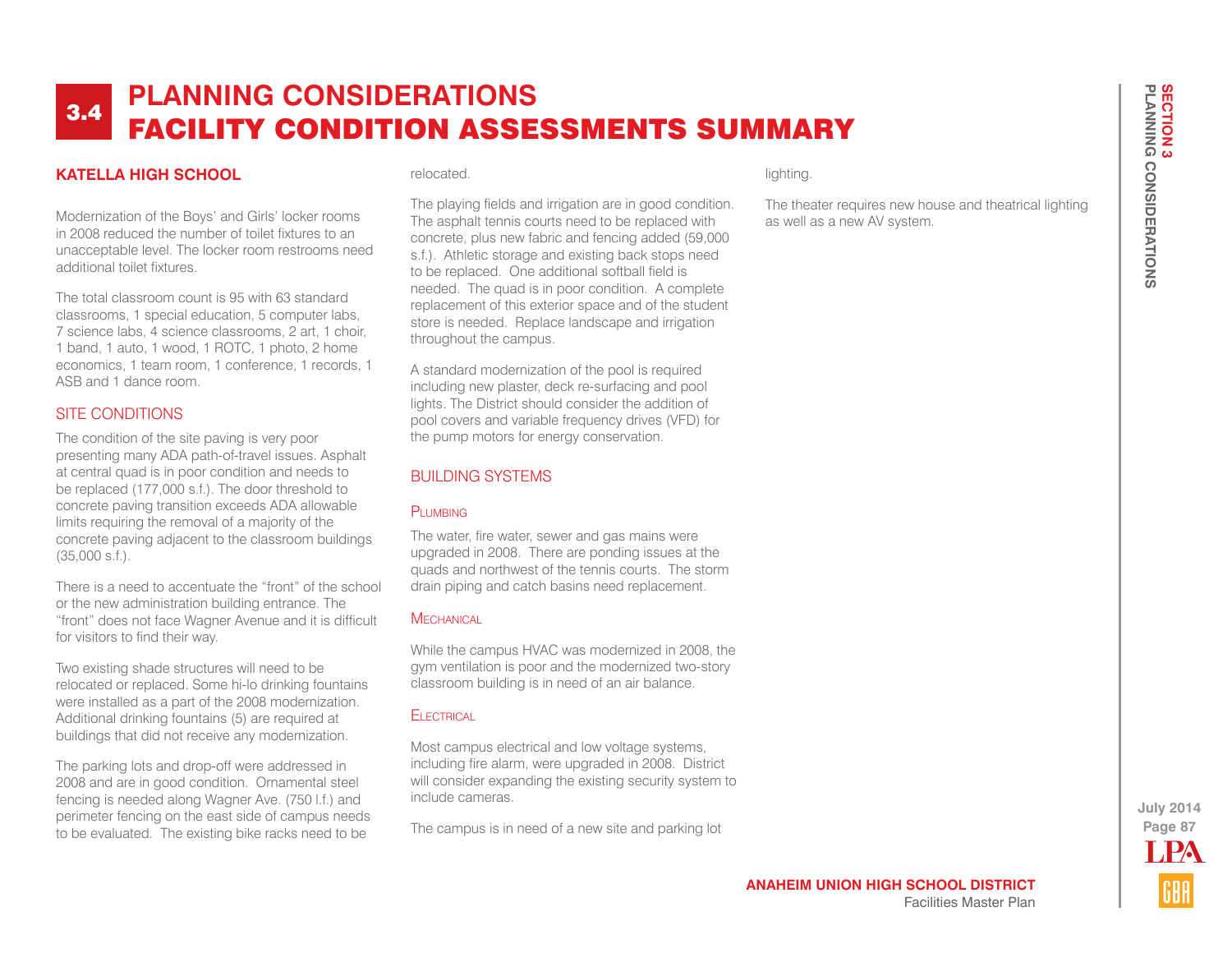





Additional science facilities needed. Need to accentuate the actual entrance of the school.



Add sufficient number of plumbing fixtures in locker room restrooms.



Add a second softball field. The campus asphalt is in poor condition.



Relocate existing shade structures or replace to fit new quad design.







**ANAHEIM UNION HIGH SCHOOL DISTRICT** Facilities Master Plan Upgrade classrooms and technology. **IMPROVE VENTILE CONSUMING THE CONSUMING TO A Redesign courtyards for outdoor learning spaces, improved** drainage and landscape.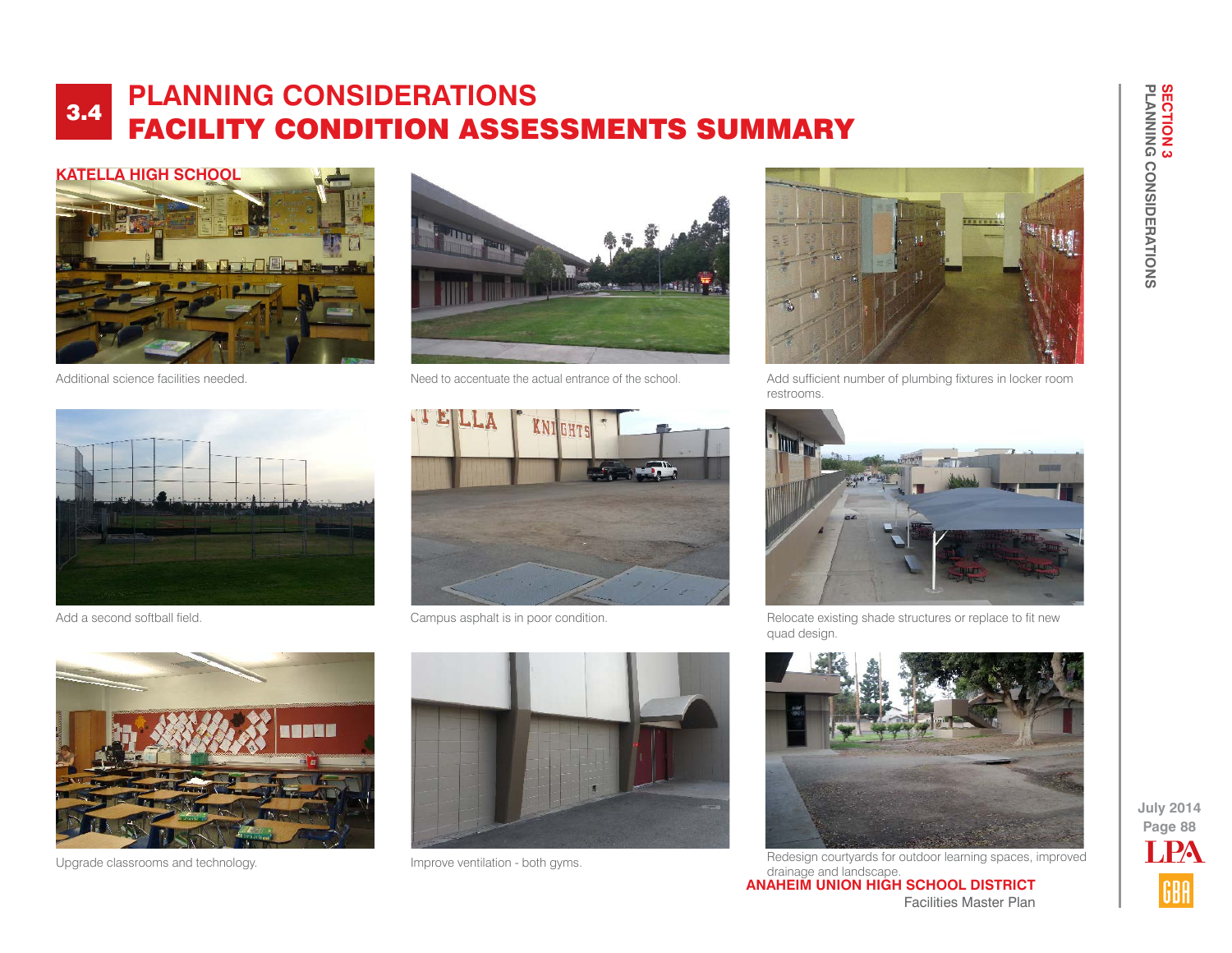## **KATELLA HIGH SCHOOL**



**Page 89 July 2014** LPA